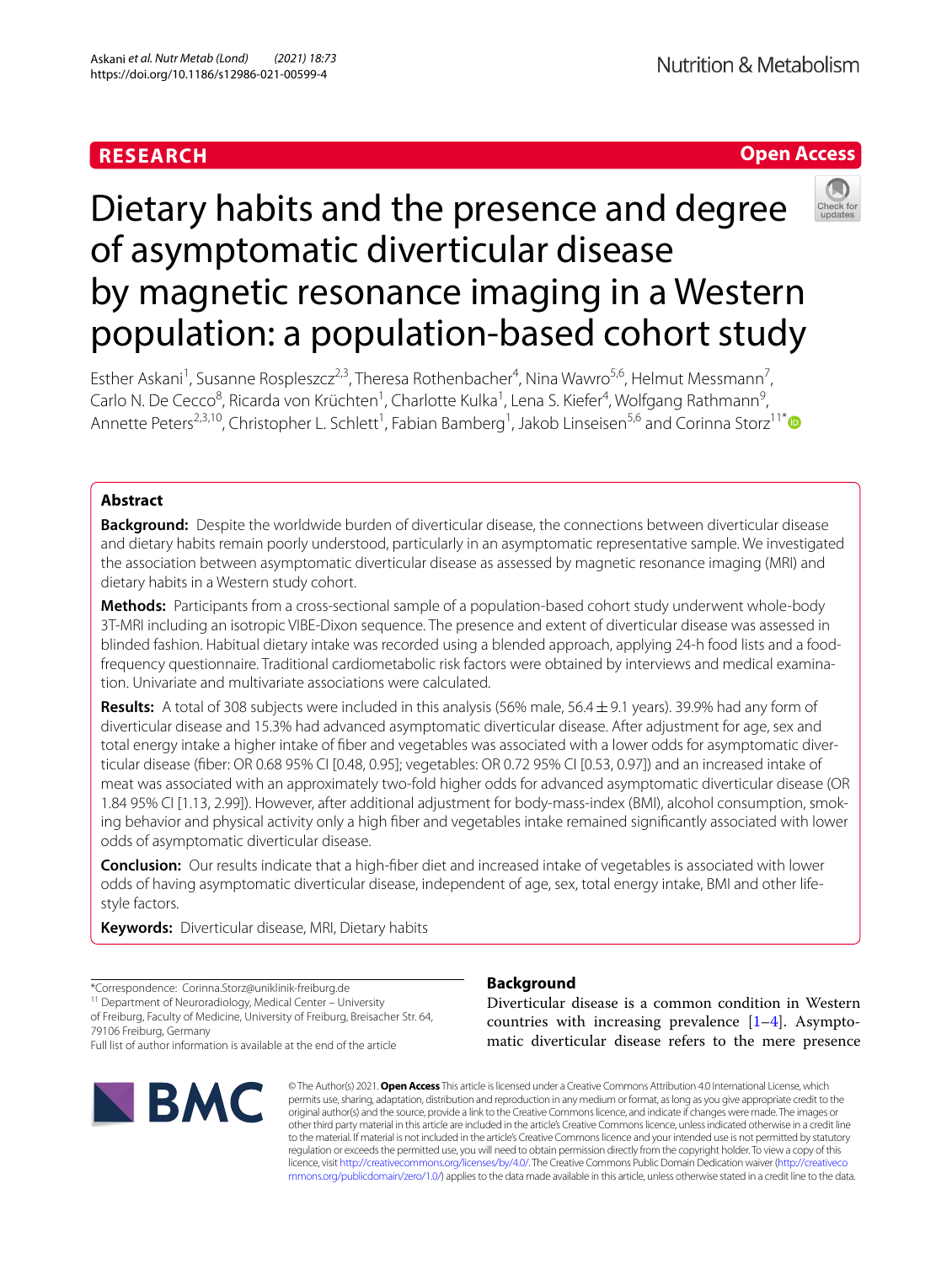of diverticula, which are defned as small protrusions of colonic mucosa through the outer muscular layers at sites of vascular perforation [\[5](#page-7-2)]. Complications of diverticular disease resulting in clinically signifcant diverticulosis include diverticulitis, diverticular bleeding, perforation or obstruction [\[6](#page-7-3)[–9](#page-7-4)]. Approximately 4–40% of patients with diverticular disease develop acute or chronic complications  $[10]$  $[10]$ . The estimated mortality rate due to diverticular disease and its complications amounts to 2.5 per 100,000 per year [\[11](#page-7-6)]. Furthermore diverticular disease is the ffth most important gastrointestinal disease in terms of healthcare costs in the United States [\[11](#page-7-6)]. Today, in industrialized western countries, approximately 5% of people in their ffth decade and 50% of those in their ninth decade are afected with asymptomatic diverticular disease [[3\]](#page-7-7), indicating that the overall prevalence increases with age but also that its medical and economic relevance is likely to increase further as the population ages [[11,](#page-7-6) [12\]](#page-7-8).

Although little is known about the etiopathogenesis of diverticular disease [\[13](#page-7-9)], it has been observed that western and industrialized countries like the United States, Europe and Australia have a considerably higher prevalence of diverticular disease compared to countries such as Africa and Asia, which have prevalence rates of less than  $0.5\%$  [\[4\]](#page-7-1). This fact supports the consideration, that life-style factors may be responsible for the development of diverticular disease. Some risk factors have been identifed unanimously by diferent studies to promote the development of diverticular disease whereas others are less understood and are still controversially discussed. Age, body mass index (BMI), waist circumference and waist-to-hip-ratio have been identifed as risk factors for diverticular disease [[14](#page-7-10)[–18](#page-7-11)]. While there is evidence that the risk of diverticular disease was lower among vegetarians or vegans compared to meat eaters [\[19](#page-7-12), [20\]](#page-7-13), it was also observed that a high-fber diet was associated with a higher prevalence of diverticula [\[16](#page-7-14)], whereas nut, corn and popcorn consumption did not increase the risk of diverticulosis or diverticular complications [[21\]](#page-7-15). As such, despite the burden of diverticular disease the connections between diverticular disease and dietary habits remain poorly understood, particularly in an asymptomatic representative sample.

Previously we showed that magnetic resonance imaging (MRI) represents a valid, reproducible, non-invasive modality for the assessment of asymptomatic diverticular disease and our initial results confrmed that diverticular disease is common in a Western general population [\[22](#page-7-16)]. The objective of the present study was to determine the association of habitual dietary intake and the presence of asymptomatic diverticular disease as characterized by MRI in a sample of a general Western population. Our hypothesis was that a high-fber diet and an increased intake of vegetables is associated with a lower degree of asymptomatic diverticular disease, whereas an increased meat intake is linked with a higher degree of asymptomatic diverticular disease.

# **Methods**

### **Study design and recruitment of participants**

This study was designed as a cross-sectional study, embedded in a population-based cohort from the 'Cooperative Health Research in the Augsburg Region, Germany' (KORA), as described elsewhere [\[23,](#page-8-0) [24](#page-8-1)].

KORA is a population-based research platform with subsequent follow-up studies in the felds of epidemiology, health economics, and health research. Within KORA, starting from 1996 four cross-sectional surveys S1 to S4 have been performed at fve year interval, each comprising of an independent random sample, and serving as cohorts for long-term follow-up studies and as a pool for nested case–control and case-cohort studies [[24\]](#page-8-1).

The study population of the present study was recruited from the second follow-up of the KORA S4 cohort (FF4), which took place between June 2013 and September 2014 and comprises  $N=400$  participants from the FF4 study who were enrolled in an MRI substudy [[23\]](#page-8-0).

In brief, participants without prior cardiovascular disease underwent a whole-body MRI examination, if no contraindications to MRI and administration of gadolinium contrast were present. Participants with the following conditions were excluded from the study:>72 years of age, participants with prior cardiovascular diseases (e.g. stroke, myocardial infarction or revascularization), non-MRI-suitable implanted devices (e.g. cardiac pacemaker or implantable defbrillator, cerebral aneurysm clip, neural stimulator, any type of ear implant, ocular foreign body), pregnant or breast feeding participants, or participants with claustrophobia, known allergy against gadolinium compounds, or impaired renal function (serum creatinine  $\geq 1.3$  mg/dl). All subjects underwent MRI within 3 months after their FF4 clinical examination [[23\]](#page-8-0).

# **Nutrition and dietary habits**

Within the FF4 follow-up cohort of the KORA S4 health survey data on nutrition and dietary habits were collected until before the end of November 2014 [\[25\]](#page-8-2). Usual dietary intake was estimated with a blended approach combining repeated 24-h-food lists and a food frequency questionnaire (FFQ) [[25\]](#page-8-2). Information about food consumption of the participants from up to three 24-h food lists  $[26]$  $[26]$  and a FFQ [[27](#page-8-4)] were available to estimate consumption probabilities. We followed a two-step procedure, where the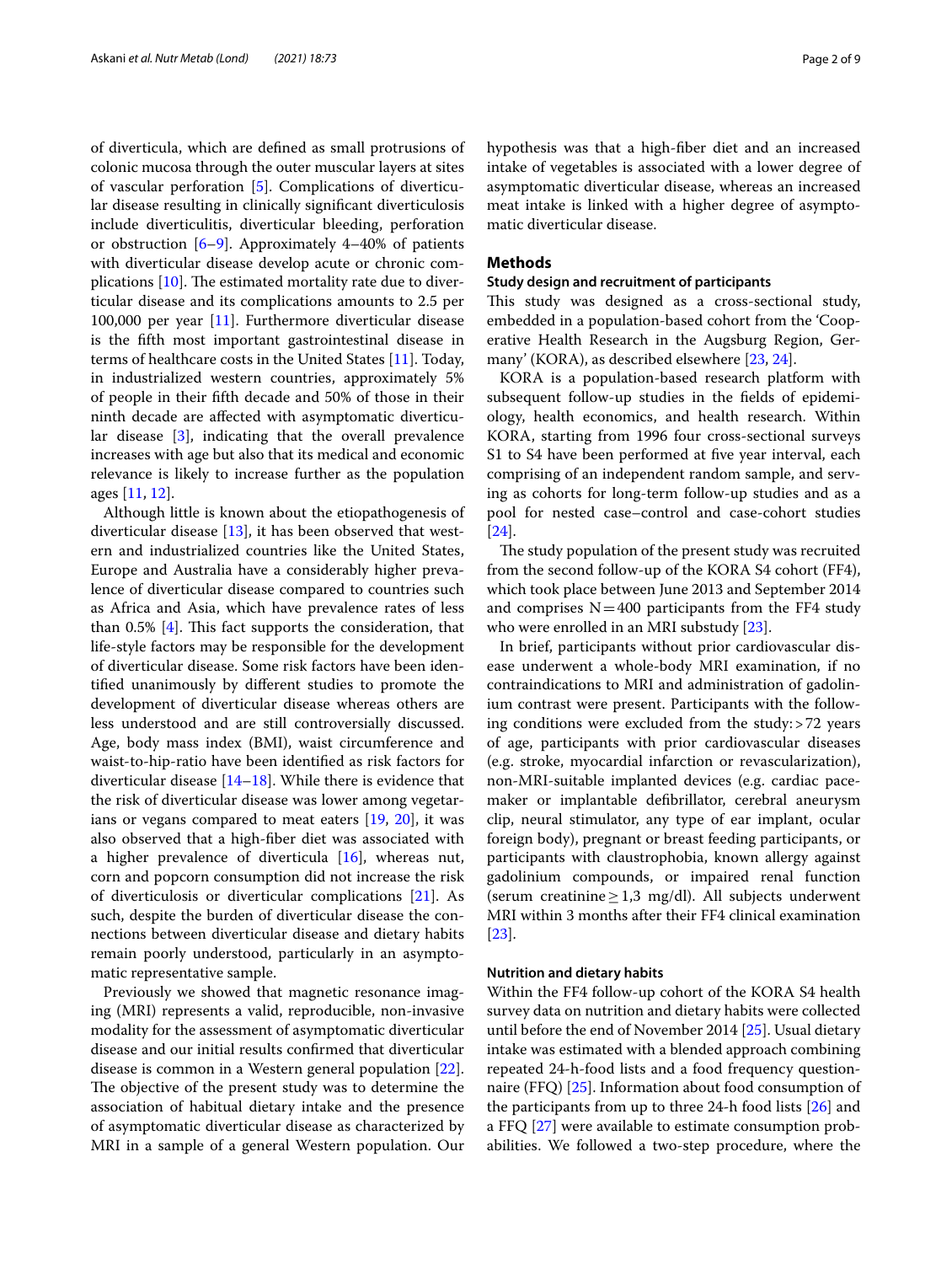consumption probability and the amount of consumption on consumption days were estimated separately [\[25](#page-8-2), [28\]](#page-8-5). Both models included the same covariates, thereby linking the two parts. Consumption amounts on a consumption day were estimated based on the detailed food intake data collected in the Bavarian Food Consumption survey II  $[29]$  $[29]$ . The usual intake was then derived as the product of the probability of consuming a certain food and the usual amount consumed on a consumption day. Food intake data were aggregated to food groups and subgroups. Energy and nutrient intake data were calculated by linking the usual intake data to the German food composition database BLS, Version 3.02.

# **Other covariates**

During the FF4 follow-up information on sociodemographic variables and lifestyle factors was collected in an extensive standardized face-to-face interview. Furthermore, all participants underwent anthropometric measurements [[24\]](#page-8-1).

BMI was defned as the value from the mass of the participant in kilogram divided by its height squares in meters and participants were categorized into (a) normal  $(BMI < 25 \text{ kg/m}^2)$ , (b) overweight (BMI 25 to < 30 kg/m<sup>2</sup>) and (c) obese (BMI $\geq$  30 kg/m<sup>2</sup>), according to the definition of the world health organization [\[30\]](#page-8-7).

Smoking behavior was defned as never-, ex- and current smoker (current regular or sporadic cigarette smoking) [[31\]](#page-8-8). Alcohol consumption was assessed in g/d [\[32](#page-8-9)]. Physical activity was categorized as physically active (regular physical activity  $\geq$  1 h/week) or physically inactive (irregular physical activity<1 h/week, almost no physical activity and no physical activity at all) [[31,](#page-8-8) [33](#page-8-10)].

# **Magnetic resonance imaging protocol and imaging analysis**

All participants underwent an identical imaging protocol on a 3 Tesla Magnetom Skyra (Siemens Healthineers, Erlangen, Germany), as detailed previously [[23,](#page-8-0) [24](#page-8-1)].

# **Assessment of diverticular disease**

For the assessment of asymptomatic diverticular disease, a two-point T1 weighted isotropic VIBE-Dixon gradient-echo sequence of the abdomen was employed (TR 4.06 ms, TE 1.26, 2.49 ms, fip angle 9°, partition thickness 1.7 mm, isotropic in-plane resolution 1.7 mm), as described previously [\[22](#page-7-16), [23\]](#page-8-0).

Diverticular disease was assessed in every colonic segment. The colonic segments were divided into the caecum, ascending colon, transverse colon, descending colon and sigmoid colon and screened for the assessment of diverticula by two independent and blinded readers [\[22](#page-7-16)]. A graded-scale system was used to classify the extent of colonic diverticula according to the number of diverticula [\[34\]](#page-8-11): grade 1 = no diverticular disease, grade  $2$ =mild diverticular disease with at least 1 but <6 diverticula in at least one colonic segment, grade 3=advanced diverticular disease with≥6 diverticula in at least one segment of the colon [\[22](#page-7-16), [34\]](#page-8-11).

# **Statistical analysis**

Demographics, risk factors, and nutrition data of the participants are presented as arithmetic mean and standard deviation for continuous covariates and as counts and percentages for categorical covariates. Overall diferences in these covariates between grades of diverticular disease were evaluated by ANOVA or  $\chi^2$ -Test, where appropriate. Diferences in these covariates between participants with advanced diverticular disease and no diverticular disease were determined by t-Test or  $\chi^2$ -Test. Associations of nutrition data to the presence of diverticular disease were assessed by logistic regression models adjusted for age, sex and total caloric energy intake in a Model 1 and additionally adjusted for BMI, physical activity, smoking behavior and alcohol consumption in a Model 2. As measures of association, odds ratios (OR) with corresponding 95%-confdence intervals (CI) were calculated per standard deviation of the variable of interest. All analyses were conducted with R v3.6.3 [\[35](#page-8-12)].

# **Results**

Among 400 enrolled participants from the KORA study, 85 were excluded from the analysis due to missing information on dietary intake and 7 were excluded due to missing or not assessable imaging datasets (Fig. [1\)](#page-3-0). In total, 308 participants (55.8% male,  $56.4 \pm 9.1$  years) were eligible for the analysis of dietary habits and diverticular disease. Demographics of the study population are provided in Table [1](#page-4-0). No diference was found between participants with and without available dietary intake data (Additional fle [1](#page-7-17): Table S1).

# **Prevalence of diverticular disease based on MRI**

Overall, the prevalence of asymptomatic diverticular disease was high (prevalence: 123/308, 39.9%) with the highest proportion categorized as mild diverticular disease (24.7%) and 15.3% categorized as advanced diverticular disease.

# **Association between habitual dietary intake and diverticular disease**

The mean intake of selected food groups, energy and nutrients per day in participants without and with asymptomatic diverticular disease according to the grade is detailed in Table [2.](#page-4-1) The mean energy intake of all 308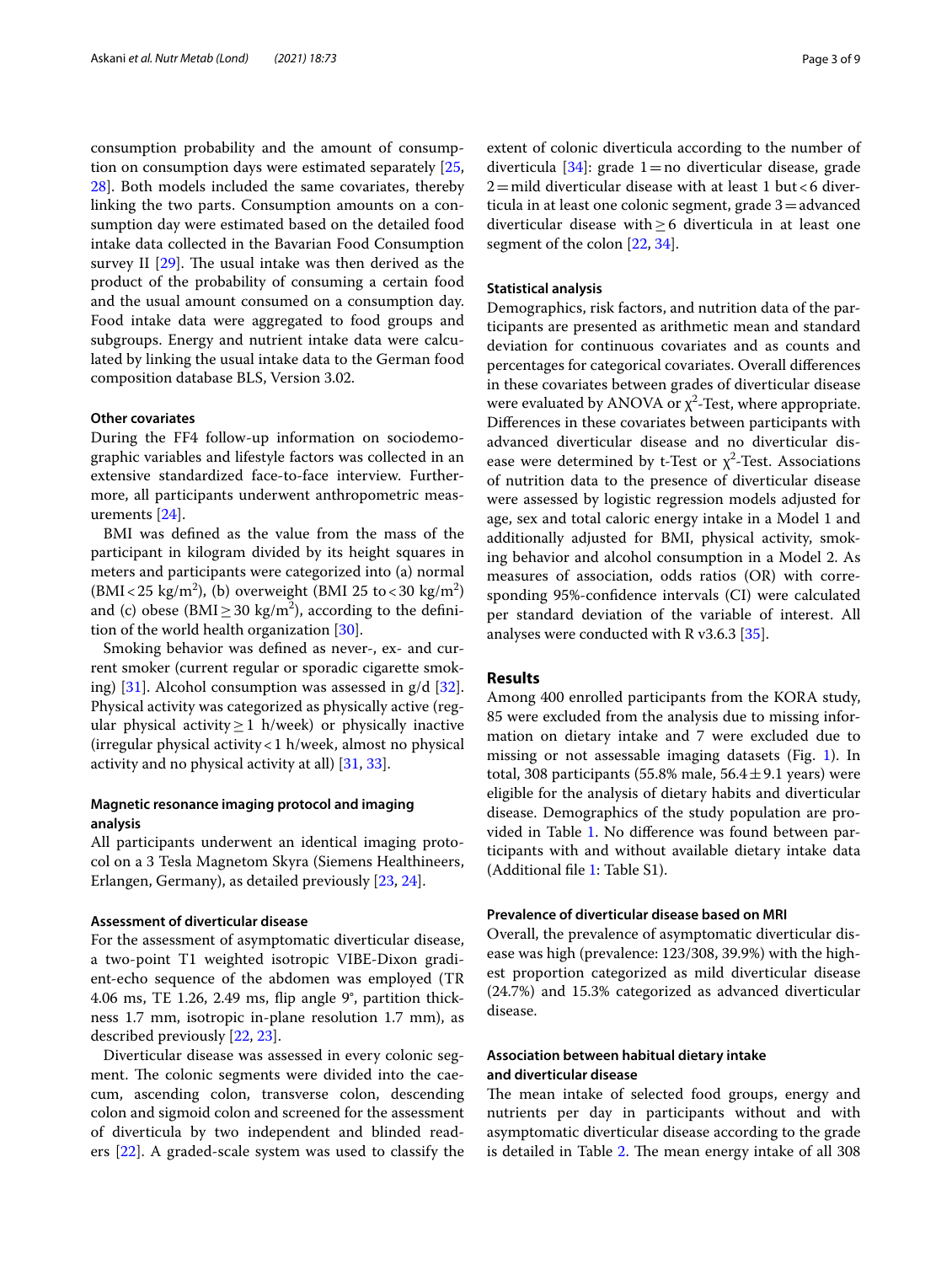

<span id="page-3-0"></span>participants with information about dietary habits was  $1836.5 \pm 409.3$  kcal/day.

In univariate analysis, subjects with any form of asymptomatic diverticular disease had signifcantly lower mean vegetable intake compared to subjects without diverticular disease  $(173.2 \pm 66.8 \text{ vs. } 159.1 \pm 49.4 \text{ vs. } 159.1 \pm 49.4 \text{ vs. } 159.1 \pm 49.4 \text{ vs. } 159.1 \pm 49.4 \text{ vs. } 159.1 \pm 49.4 \text{ vs. } 159.1 \pm 49.4 \text{ vs. } 159.1 \pm 49.4 \text{ vs. } 159.1 \pm 49.4 \text{ vs. } 159.1 \pm 49.4 \text{ vs. } 159.1 \pm$  $147.9 \pm 43.1$  g/day in participants without vs. mild vs. advanced diverticular disease respectively; all  $p < 0.05$ ; Table [2](#page-4-1)). While participants without diverticular disease showed the highest mean fber intake per day  $(16.8 \pm 4.7 \text{ g/day})$ , participants with advanced diverticular disease showed a higher fber intake than participants with mild diverticular disease ( $16.2 \pm 3.6$  vs.  $15.7 \pm 3.8$  g/ day in participants with advanced vs. mild diverticular disease; Table [2\)](#page-4-1).

While participants with advanced diverticular disease showed the highest mean intake of meat or meat products per day (129.5 $\pm$ 41.5 g/day), participants without diverticular disease showed a higher meat intake compared to participants with mild diverticular disease  $(122.5 \pm 44.4 \text{ vs. } 115.2 \pm 38.3 \text{ g/day in participants with}$ out vs. mild diverticular disease; Table [2\)](#page-4-1).

After adjustment for age, sex and total energy intake, a higher intake of fber and vegetables was associated with a lower odds for any form of asymptomatic diverticular disease (OR 0.68, 95% CI [0.48, 0.95]; *p*=0.022 and OR 0.72, 95% CI [0.53, 0.97]; *p*=0.030 for fber and vegetable intake respectively; Table [3](#page-5-0)), whereas high intake of meat and meat products was associated with an approximately two-fold higher odds ratio for advanced diverticular disease (OR 1.84, 95% CI [1.13, 2.99]; *p*=0.014; Table [3](#page-5-0)). After additional adjustment for BMI, smoking behavior, alcohol consumption and physical activity only a highfber intake and higher intake of vegetables remained signifcantly associated with lower odds of asymptomatic diverticular disease (OR 0.64, 95%CI [0.44, 0.94]; *p*=0.024 and OR 0.66, 95% CI [0.47, 0.94]; *p*=0,023 for fber and vegetable intake respectively Table [3\)](#page-5-0). Age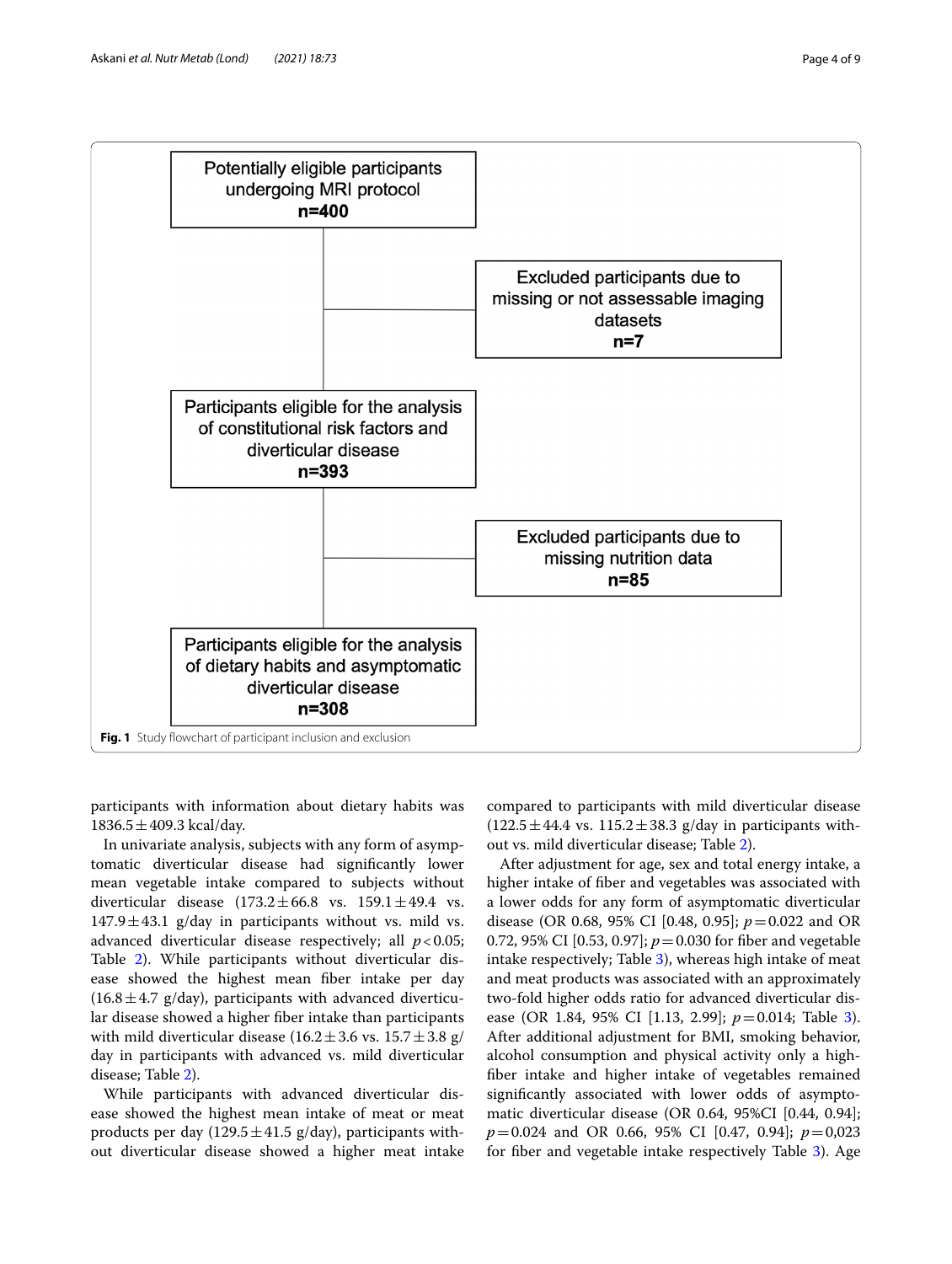|                                    | All              | No diverticular disease | Mild diverticular disease | Advanced<br>diverticular<br>disease | $p$ value (all) | p value advanced versus<br>no diverticular disease |
|------------------------------------|------------------|-------------------------|---------------------------|-------------------------------------|-----------------|----------------------------------------------------|
|                                    | $N = 308$        | $N = 185(60.1\%)$       | $N = 76(24.7%)$           | $N = 47(15.3%)$                     |                 |                                                    |
| Age (years)                        | $56.4 \pm 9.1$   | $54.5 \pm 8.7$          | $57.0 \pm 9.2$            | $62.9 \pm 7.2$                      | < 0.001         | < 0.001                                            |
| Men                                | 172 (55.8%)      | 102 (55.1%)             | 40 (52.6%)                | 30 (63.8%)                          | 0.456           | 0.726                                              |
| BMI ( $kg/m2$ )                    | $28.0 \pm 5.0$   | $27.6 \pm 5.0$          | $27.4 \pm 4.3$            | $30.5 \pm 5.3$                      | 0.001           | 0.001                                              |
| Normal                             | 89 (28.9%)       | 56 (30.3%)              | 25 (32.9%)                | 8 (17.0%)                           | 0.004           | 0.007                                              |
| Overweight                         | 127 (41.2%)      | 78 (42.2%)              | 35 (46.1%)                | 14 (29.8%)                          |                 |                                                    |
| Obese                              | 92 (29.9%)       | 51 (27.6%)              | 16 (21.1%)                | 25 (53.2%)                          |                 |                                                    |
| Alcohol (g/d)                      | $18.2 \pm 23.9$  | $17.8 \pm 24.9$         | $18.5 \pm 23.0$           | $19.7 \pm 21.2$                     | 0.879           | 0.623                                              |
| Physical activity                  |                  |                         |                           |                                     |                 |                                                    |
| Inactive                           | 122 (39.6%)      | 72 (38.9%)              | 32 (42.1%)                | 18 (38.3%)                          | 0.874           | 1.000                                              |
| Active                             | 186 (60.4%)      | 113 (61.1%)             | 44 (57.9%)                | 29 (61.7%)                          |                 |                                                    |
| Smoking                            |                  |                         |                           |                                     |                 |                                                    |
| Never-smoker                       | 114 (37.0%)      | 72 (38.9%)              | 26 (34.2%)                | 16 (34.0%)                          | 0.568           | 0.279                                              |
| Ex-smoker                          | 135 (43.8%)      | 76 (41.1%)              | 34 (44.7%)                | 25 (53.2%)                          |                 |                                                    |
| Smoker                             | 59 (19.2%)       | 37 (20.0%)              | 16 (21.1%)                | 6 (12.8%)                           |                 |                                                    |
| Total cholesterol (mg/dl)          | $217.4 \pm 36.3$ | $212.9 \pm 34.9$        | $222.1 \pm 39.1$          | $227.7 \pm 35.0$                    | 0.019           | 0.025                                              |
| HDL cholesterol (mg/dl)            | $62.5 \pm 17.8$  | $63.0 \pm 17.7$         | $63.7 \pm 19.2$           | $58.2 \pm 15.3$                     | 0.199           | 0.196                                              |
| LDL cholesterol (mg(dl)            | $139.2 \pm 33.5$ | 133.9 ± 33.5            | $143.8 \pm 33.3$          | $152.6 \pm 29.8$                    | 0.001           | 0.001                                              |
| Triglycerides (mg/dl)              | 128.2 ± 79.7     | $126.9 \pm 88.7$        | $120.7 \pm 67.4$          | $145.2 \pm 55.6$                    | 0.240           | 0.321                                              |
| Vitamin D (ng/ml)                  | $23.1 \pm 11.4$  | $22.2 \pm 11.5$         | $24.8 \pm 11.3$           | $24.2 \pm 10.8$                     | 0.196           | 0.557                                              |
| Systolic blood pressure<br>(mmHq)  | $120.0 \pm 16.4$ | $117.6 \pm 15.6$        | $120.5 \pm 17.6$          | $128.9 \pm 14.6$                    | < 0.001         | < 0.001                                            |
| Diastolic blood pressure<br>(mmHq) | 74.8 ± 10.0      | $74.6 \pm 9.3$          | $73.8 \pm 11.3$           | $77.5 \pm 10.0$                     | 0.111           | 0.143                                              |
| Antihypertensive medica-<br>tion   | 84 (27.3%)       | 34 (18.4%)              | 24 (31.6%)                | 26 (55.3%)                          | < 0.001         | < 0.001                                            |
| Antithrombotic drugs               | 20 (6.5%)        | 4(2.2%)                 | 11 (14.5%)                | 5 (10.6%)                           | < 0.001         | 0.037                                              |

# <span id="page-4-0"></span>**Table 1** Participants' demographic and risk factors by grade of asymptomatic diverticular disease

Bold values denote statistical signifcance at the *p* < 0.05 level

Variables as mean and standard deviation or number and percentage. *p* values from t-test or χ<sup>2</sup>-test, where appropriate. BMI=body mass index, HDL=high-density lipoprotein, LDL = low-density lipoprotein

<span id="page-4-1"></span>**Table 2** Mean intake of selected food/nutrients per day in participants without and with asymptomatic diverticular disease according to grade

|                                                | All                | No diverticular disease | Mild diverticular disease | Advanced<br>diverticular<br>disease | p value<br>(no vs.<br>mild) | p value (no<br>vs. advanced) |
|------------------------------------------------|--------------------|-------------------------|---------------------------|-------------------------------------|-----------------------------|------------------------------|
| Total energy intake (kilocalories)<br>(kcal/d) | $1836.5 \pm 409.3$ | $1860.2 \pm 438.9$      | $1770.4 \pm 367.1$        | $1850.0 \pm 343.6$                  | 0.266                       |                              |
| Meat, meat products (g/d)                      | $121.7 \pm 42.6$   | $122.5 \pm 44.4$        | $115.2 \pm 38.3$          | $129.5 \pm 41.5$                    | 0.182                       | 0.625                        |
| Fish, crustaceans (g/d)                        | $22.2 \pm 14.7$    | $22.5 \pm 14.7$         | $22.3 \pm 17.0$           | $21.0 \pm 10.6$                     | 0.830                       |                              |
| Potatoes, tubers (g/d)                         | $56.6 \pm 18.9$    | $56.2 \pm 19.3$         | $54.5 \pm 18.7$           | $61.2 \pm 17.4$                     | 0.155                       | 0.219                        |
| Vegetables (g/d)                               | $165.9 \pm 60.3$   | $173.2 + 66.8$          | $159.1 \pm 49.4$          | $147.9 \pm 43.1$                    | 0.019                       | 0.020                        |
| Fruits, nuts (g/d)                             | $146.2 \pm 73.8$   | $149.2 \pm 78.8$        | $137.0 \pm 62.2$          | $149.0 \pm 71.0$                    | 0.461                       |                              |
| Milk, dairy products (g/d)                     | $185.2 \pm 103.2$  | 192.1 ± 104.6           | $175.3 \pm 97.2$          | $174.1 \pm 107.0$                   | 0.358                       | 0.576                        |
| Grain, cereal products (g/d)                   | $166.1 \pm 45.6$   | $169.8 \pm 48.1$        | $158.4 \pm 44.9$          | $163.6 \pm 34.0$                    | 0.173                       | 0.816                        |
| Protein (g/d)                                  | $69.9 \pm 14.8$    | $70.8 \pm 15.8$         | $67.4 \pm 13.5$           | $70.3 \pm 12.6$                     | 0.233                       |                              |
| Fat $(q/d)$                                    | $77.0 \pm 16.4$    | 78.0 ± 17.5             | $74.5 \pm 14.2$           | $77.3 \pm 14.8$                     | 0.278                       |                              |
| Fiber (g/d)                                    | $16.4 \pm 4.4$     | $16.8 \pm 4.7$          | $15.7 \pm 3.8$            | $16.2 \pm 3.6$                      | 0.129                       | 0.688                        |

Bold values denote statistical signifcance at the *p* < 0.05 level

Variables as mean and standard deviation**.** *p* values from t-test with Bonferroni correction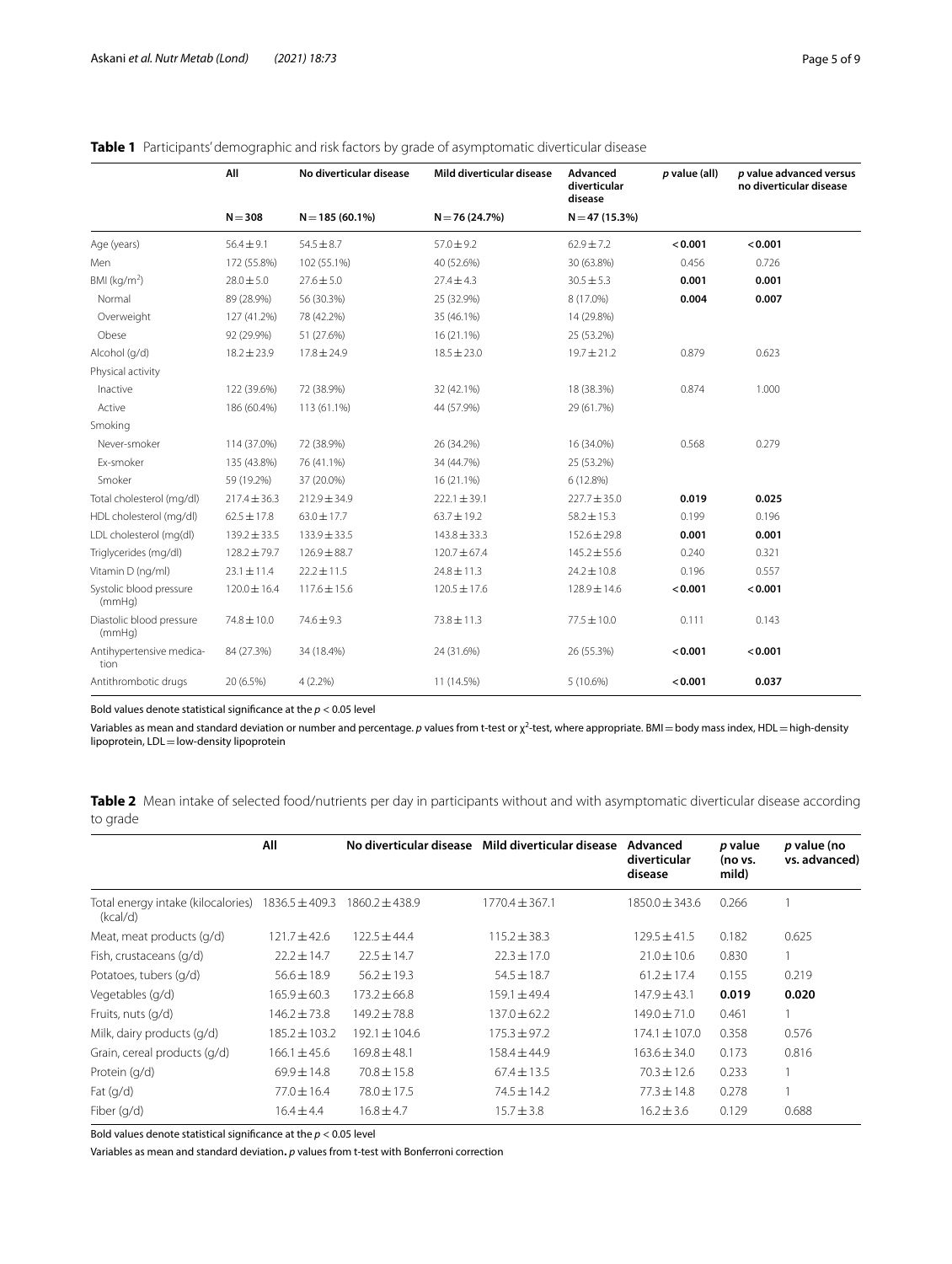|                     | Model 1<br>(adjusted for age, sex, and total energy intake) |              |                                                              |           |                                               | Model 2<br>(Model $1 +$ adjusted for BMI, alcohol consumption,<br>smoking behavior and physical activity) |      |                                                       |       |           |              |       |
|---------------------|-------------------------------------------------------------|--------------|--------------------------------------------------------------|-----------|-----------------------------------------------|-----------------------------------------------------------------------------------------------------------|------|-------------------------------------------------------|-------|-----------|--------------|-------|
|                     | Outcome no versus any<br>diverticular disease               |              | <b>Outcome no versus</b><br>advanced diverticular<br>disease |           | Outcome no versus any<br>diverticular disease |                                                                                                           |      | Outcome no versus<br>advanced diverticular<br>disease |       |           |              |       |
|                     | ΟR                                                          | 95% CI       | р                                                            | <b>OR</b> | 95% CI                                        | p                                                                                                         | OR   | 95% CI                                                | р     | <b>OR</b> | 95% CI       | р     |
| Dietary intake      |                                                             |              |                                                              |           |                                               |                                                                                                           |      |                                                       |       |           |              |       |
| Meat, meat products | 1.18                                                        | [0.84, 1.65] | 0.335                                                        | .84       | [1.13, 2.99]                                  | 0.014                                                                                                     | 1.07 | [0.71, 1.6]                                           | 0.759 | 1.40      | [0.77, 2.54] | 0.268 |
| Vegetables          | 0.72                                                        | [0.53, 0.97] | 0.030                                                        | 0.60      | [0.37, 0.99]                                  | 0.045                                                                                                     | 0.66 | [0.47, 0.94]                                          | 0.023 | 0.53      | [0.29, 0.97] | 0.041 |
| Fruits, nuts        | 0.78                                                        | [0.6, 1.02]  | 0.072                                                        | 0.74      | [0.5, 1.1]                                    | 0.139                                                                                                     | 0.77 | [0.58, 1.01]                                          | 0.060 | 0.70      | [0.46, 1.06] | 0.093 |
| Fiber               | 0.68                                                        | [0.48, 0.95] | 0.022                                                        | 0.57      | [0.34, 0.94]                                  | 0.028                                                                                                     | 0.64 | [0.44, 0.94]                                          | 0.024 | 0.59      | [0.33, 1.05] | 0.074 |

<span id="page-5-0"></span>**Table 3** Multiple regression analysis of association of dietary intake to presence of asymptomatic diverticular disease

Bold values denote statistical signifcance at the *p* < 0.05 level

Presented are odds ratios (OR) and 95% confidence intervals (CI) from a logistic regression model with outcome diverticular disease. Models are adjusted for age, sex, total energy intake, BMI, alcohol consumption and smoking behavior. All predictor variables were standardized (mean = 0, SD = 1) before analysis

was signifcantly associated with lower meat consumption (β =  $-0.63$ , 95% CI [ $-1.06$ ,  $-0.20$ ],  $p = 0.004$ ) after adjustment for total energy intake, while the presence of asymptomatic diverticular disease increased with age.

# **Discussion**

We investigated the association of habitual dietary intake with the presence and extent of asymptomatic diverticular disease as characterized by MRI in a sample of a general Western population. We found that high intake of vegetables and fber was associated with a lower prevalence of asymptomatic diverticular disease, independent of age, sex, total energy intake, BMI and lifestyle factors such as smoking behavior, alcohol consumption and physical activity. Furthermore, we found that an increased intake of meat or meat products was associated with an approximately two-fold higher odds for the prevalence of advanced diverticular disease, independent of age, sex and total energy intake, however, after additional adjustment for BMI and lifestyle factors this association attenuated. Moreover, high intake of fruits and nuts had no impact on presence or extent of asymptomatic diverticular disease. Thus, our study contributes to the evidence that there is an association between dietary intake and the presence of diverticular disease with protective efects of high-fber diet and increased intake of vegetables.

It is still a controversy, if a low-fber diet promotes the development of diverticular disease and its complications. So far, fndings have been conficting, as Peery et al. [[16,](#page-7-14) [36](#page-8-13)] refuted the assumption of a relationship between diverticulosis and a low-fber diet and even found that a high-fber diet was associated with higher, rather than lower prevalence of diverticulosis, while Crowe et al. reported a protective efect of a high-fber diet versus diverticular disease in the prospective follow-up EPIC Oxford study [[19\]](#page-7-12). One possible explanation may include selection bias, as Peery et al. [[36\]](#page-8-13) enrolled subjects with at least one histologically verifed resected adenoma prior study entry. Also, one of his studies was nested in larger studies assessing environmental and life-style factors associated with colorectal adenomas in patients undergoing an outpatient colonoscopy [\[16](#page-7-14)]. However, our fndings are in line with Crowe et al. We investigated fber intake in an asymptomatic cohort with no complications of diverticular disease, while Crowe et al. [[19\]](#page-7-12) studied the links between fber intake and the development of complications of diverticular disease. Consequently, our results indicate that a low-fber diet not only plays an important role in the development of complications of diverticular disease, but also in the development of diverticula.

Previously, Painter and Burkitt [\[2](#page-7-18)] introduced the hypothesis that a low-fber diet was responsible for development of diverticular disease, because a low-fber diet would cause excessive colonic pressure resulting in herniation of the mucosa through the muscle wall. In our study, we found that the presence of asymptomatic diverticular disease was signifcantly associated with a lowfber diet, independent of the risk factors age, sex, total energy intake, BMI and lifestyle factors (smoking behavior, alcohol consumption and physical activity). Interestingly, we observed, that mean fber intake was lower in participants with mild diverticular disease as compared to participants with advanced diverticular disease. Thus, one could speculate that low-fber intake earlier in life may have contributed to the development of diverticular disease, while high-fber intake later in life—and perhaps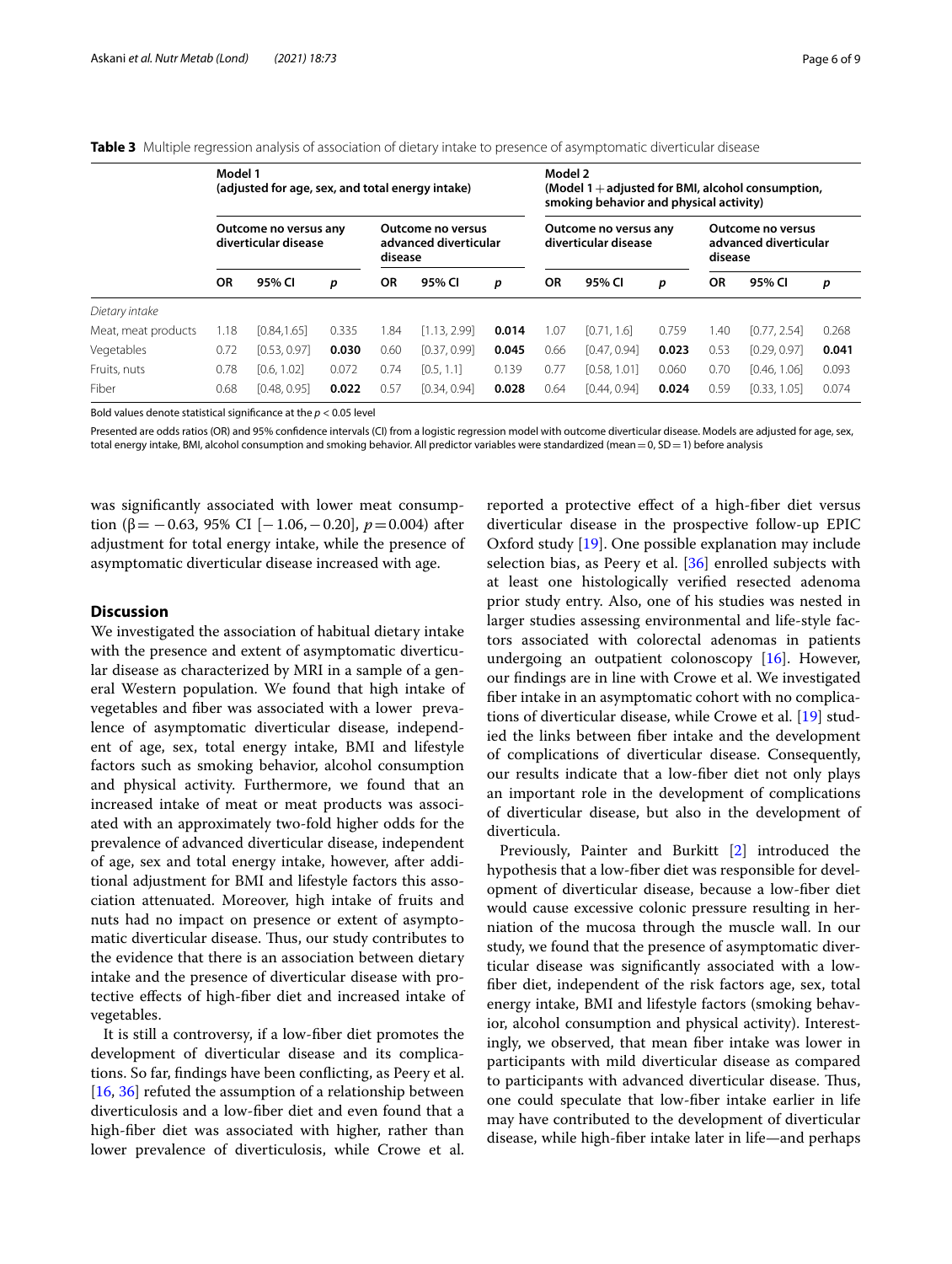detected by our study—may not have a healing efect on the condition anymore. Given our detected inverse association between fber intake and asymptomatic diverticular disease, early dietary intervention and education may be benefcial in preventing progression of the disease.

We found that an intake of vegetables was signifcantly inversely associated with asymptomatic diverticular disease in univariate analysis as well as after adjustment for age, sex, total energy intake, BMI and lifestyle factors (smoking behavior, alcohol consumption and physical activity).

While there have been studies, which found a lower risk of diverticular disease and its complications in vegetarian participants [[19,](#page-7-12) [37\]](#page-8-14), our study investigates the implications of a low vegetable intake on the presence of diverticular disease independently of a vegetarian lifestyle. Thus, our results may allow the assumption that a high amount of consumed vegetables may prevent the development of diverticular disease independently from other dietary habits.

Specifcally, rapid bowel transit times and increased frequency of bowel movements is considered to be the possible biological mechanism through which a vegetarian and high-fber diet lowers the risk of diverticular disease [[38,](#page-8-15) [39](#page-8-16)]. A reduced transit time leads to less water being reabsorbed in the lower gastrointestinal tract resulting in larger soft stools that are easier to pass and consequently a lower intraluminal pressure and a reduced likelihood of forming diverticula  $[5]$  $[5]$ . The fact, that the risk of diverticular disease was found to be lower in vegetarian participants  $[19, 37]$  $[19, 37]$  $[19, 37]$ , is in line with our findings, as an increased intake of meat or meat products was linked with an approximately two-fold increased odds of advanced diverticular disease independent of age, sex and total energy intake.

Contrary to the assumptions of previous studies, we found no association of diverticular disease with the intake of grains, fruits and nuts, confrming the fndings of a prospective follow-up study of US men of Strate et al. [[21\]](#page-7-15), who rebuted the general presumption of a negative efect of grains, nuts and popcorn in the development of diverticular disease or diverticular complications.

Even though other lifestyle factors such as alcohol consumption, smoking and physical inactivity have been described as risk factors for diverticular disease [\[40](#page-8-17), [41\]](#page-8-18), we did not detect a signifcant association with the presence and extent of diverticular disease in univariate analysis, as previously reported [[22](#page-7-16)]. However, as these factors have been described as risk factors for diverticular disease, we considered these confounders in our multiple regression analysis.

It has already been observed that age is an important risk factor for diverticular disease [[3](#page-7-7)] and consistently, we previously found an association between the presence and extent of diverticular disease and higher age [[22\]](#page-7-16). Notably, our fndings on impact of nutrition fndings persisted after adjustment for age, supporting earlier nutritional research, which has shown that diets do not change greatly over time and for many people recent diet is a reasonable reflection of diet several years or decades previously [\[42](#page-8-19)].

This study has potential limitations. Overall, we included 308 participants, which represents not the entire sample of the initially enrolled subjects. However, while this may have induced a potential selection bias, subjects were only excluded due to incomplete scanning protocols or insufficient image quality and no significant demographic difference was observed. The initial study design focused on the assessment of subclinical cardiovascular alterations in a Western study population, thus, the participants did not receive specifc bowel preparation and the extent of diverticula in the colonic segments could have been underestimated. Data on possible symptomatic or complicated disease were not specifcally collected and outcome data on the development of infammatory alterations or complicative diverticular disease were also missing. However, no participant showed imaging indications of complicative diverticular disease. Also, the survey methodology for the assessment of habitual dietary intake only refers to a limited time period. Thus, our dietary data do not describe long-term diet and validity of general nutrition details and details about dietary habits are limited. Furthermore, longitudinal outcome data is missing, as this study represents the baseline cross-sectional study results. Hence, further large-scale studies are warranted to validate the generalizability of our fndings.

# **Conclusions**

In conclusion, our results indicate that a high-fber diet and an increased intake of vegetables is linked to a lower risk of asymptomatic diverticular disease, independent of age, sex, total energy intake, BMI, smoking behavior, alcohol consumption and physical activity. Furthermore, an increased intake of meat or meat products is positively associated with the occurrence of advanced diverticular disease, while an increased intake of fruits and nuts is not associated with the presence and extent of diverticular disease. Given the signifcant health burden of diverticular disease and its complications and the lack of reliable studies about risk factors for asymptomatic diverticular disease, our fndings may contribute to a better understanding of the underlying pathomechanisms and this may have high relevance for risk stratifcation and the establishment of preventive measures.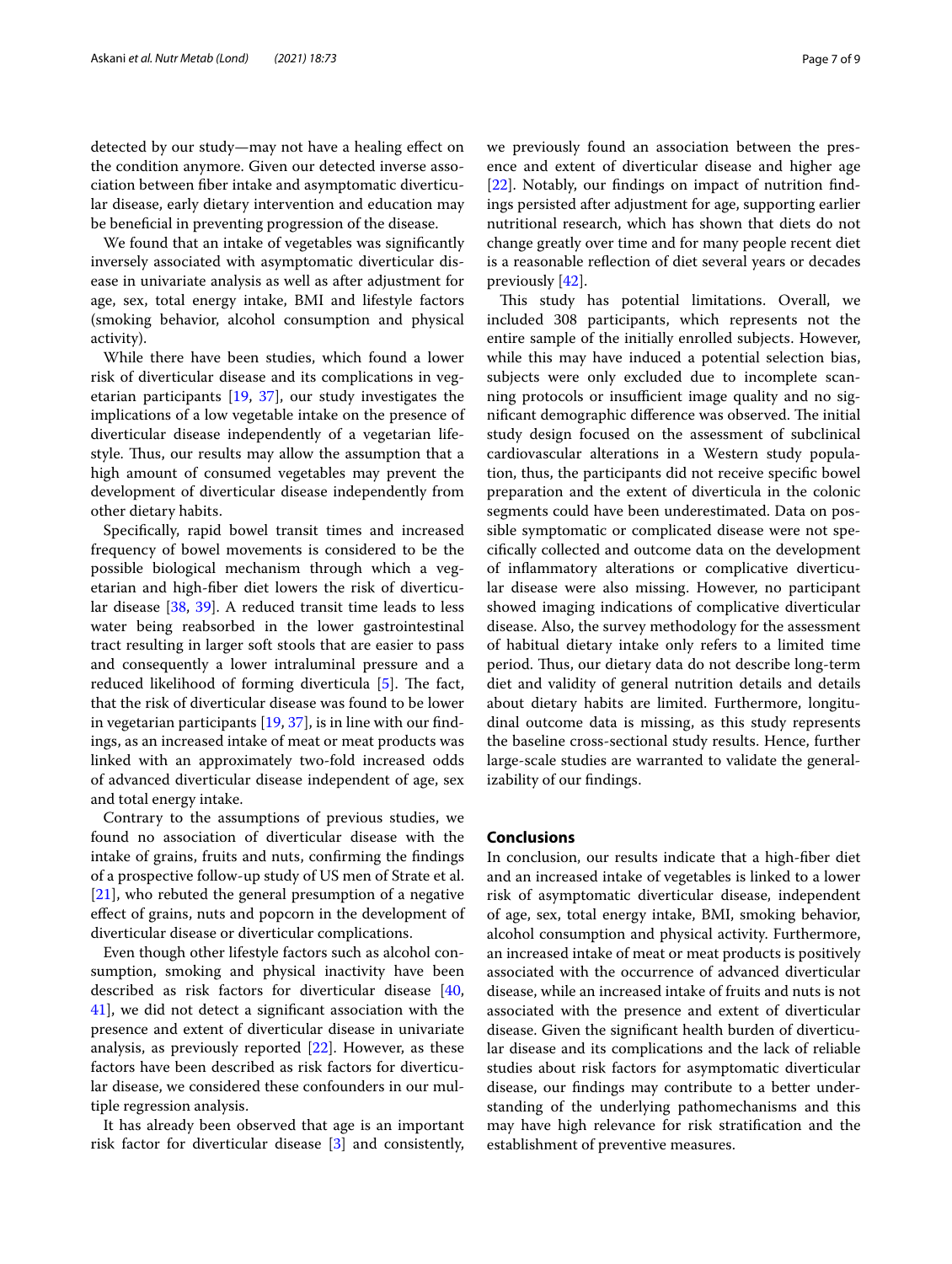#### **Abbreviations**

BMI: Body mass index; CI: Confdence interval; FFQ: Food frequency questionnaire; KORA: Cooperative Health Research in the Augsburg Region, Germany; MRI: Magnetic resonance imaging; OR: Odds ratio.

# **Supplementary Information**

The online version contains supplementary material available at [https://doi.](https://doi.org/10.1186/s12986-021-00599-4) [org/10.1186/s12986-021-00599-4](https://doi.org/10.1186/s12986-021-00599-4).

<span id="page-7-17"></span>**Additional fle 1. Table S1.** Comparison of the participants without available nutrition data to those with available nutrition data.

#### **Acknowledgements**

Not applicable.

# **Authors' contributions**

Study concept and design were performed by EA, SR, FB, AP, JL and CS. Acquisition, analysis, or interpretation of data was performed by EA, SR, JL and CS. Drafting of the manuscript was performed by EA, SR and CS. Critical revision of the manuscript for important intellectual content was performed by EA, SR, TR, NW, HM, CNC, RK, CK, LSK, WR, AP, CLS, FB, JL and CS. Statistical analysis was performed by SR. Administrative, technical, or material support was performed by EA, CS, AP, JL and FB. All authors read and approved the fnal manuscript.

#### **Funding**

Open Access funding enabled and organized by Projekt DEAL. This study was funded by the German Research Foundation (DFG, Bonn, Germany), the German Center for Cardiovascular Disease Research (DZHK, Berlin, Germany) and the German Center for Diabetes Research (DZD e.V., Neuherberg, Germany). The KORA study was initiated and fnanced by the Helmholtz Zentrum München—German Research Center for Environmental Health, which was funded by the German Federal Ministry of Education and Research (BMBF) and by the State of Bavaria.

#### **Availability of data and material**

The datasets used and/or analyzed during the current study are available from the corresponding author on reasonable request.

## **Declarations**

#### **Ethics approval and consent to participate**

The KORA study was approved by the Institutional Research Ethics Board of the medical faculty of Ludwig-Maximilian University Munich, Germany and compiled with the Helsinki declaration on human research. All participants provided written informed consent.

#### **Consent for publication**

All participants authorized the use of data in this study.

#### **Competing interests**

The authors declare that they have no competing interests.

#### **Author details**

<sup>1</sup> Department of Diagnostic and Interventional Radiology, Medical Center -University of Freiburg, Freiburg, Germany. <sup>2</sup>Chair of Epidemiology, Institute for Medical Information Processing, Biometry, and Epidemiology, Ludwig-Maximilians-University Munich, Munich, Germany. <sup>3</sup>Institute of Epidemiology, Helmholtz Center Munich, German Research Center for Environmental Health, Neuherberg, Germany. <sup>4</sup> Department of Diagnostic and Interventional Radiology, University Hospital Tuebingen, Tuebingen, Germany. <sup>5</sup>Independent Research Group Clinical Epidemiology, Helmholtz Center Munich, German Research Center for Environmental Health, Neuherberg, Germany. 6 Chair of Epidemiology, Ludwig-Maximilians University of Munich, UNIKA-T Augsburg, Augsburg, Germany. <sup>7</sup> Department of Internal Medicine III, Klinikum Augsburg, Augsburg, Germany. <sup>8</sup> Division of Cardiothoracic Imaging, Department of Radiology and Imaging Sciences, Emory University Hospital, Atlanta, GA, USA. <sup>9</sup>Institute of Biometrics and Epidemiology, German Diabetes Center,

Received: 17 February 2021 Accepted: 3 July 2021 Published online: 16 July 2021

#### **References**

- <span id="page-7-0"></span>1. Everhart JE, Ruhl CE. Burden of digestive diseases in the United States part II: lower gastrointestinal diseases. Gastroenterology. 2009;136(3):741–54.
- <span id="page-7-18"></span>2. Painter NS, Burkitt DP. Diverticular disease of the colon: a defciency disease of Western civilization. Br Med J. 1971;2(5759):450–4.
- <span id="page-7-7"></span>3. Petruzziello L, Iacopini F, Bulajic M, Shah S, Costamagna G. Review article: uncomplicated diverticular disease of the colon. Aliment Pharmacol Ther. 2006;23(10):1379–91.
- <span id="page-7-1"></span>4. Warner E, Crighton EJ, Moineddin R, Mamdani M, Upshur R. Fourteenyear study of hospital admissions for diverticular disease in Ontario. Can J Gastroenterol. 2007;21(2):97–9.
- <span id="page-7-2"></span>5. Stollman N, Raskin JB. Diverticular disease of the colon. Lancet. 2004;363(9409):631–9.
- <span id="page-7-3"></span>6. Parks TG. Natural history of diverticular disease of the colon. Clin Gastroenterol. 1975;4(1):53–69.
- 7. Horner JL. Natural history of diverticulosis of the colon. Am J Dig Dis. 1958;3(5):343–50.
- 8. Jacobs DO. Clinical practice. Diverticulitis N Engl J Med. 2007;357(20):2057–66.
- <span id="page-7-4"></span>9. Peery AF, Dellon ES, Lund J, Crockett SD, McGowan CE, Bulsiewicz WJ, et al. Burden of gastrointestinal disease in the United States: 2012 update. Gastroenterology. 2012;143(5):1179–87.
- <span id="page-7-5"></span>10. Shahedi K, Fuller G, Bolus R, Cohen E, Vu M, Shah R, et al. Long-term risk of acute diverticulitis among patients with incidental diverticulosis found during colonoscopy. Clin Gastroenterol Hepatol. 2013;11(12):1609–13.
- <span id="page-7-6"></span>11. Sandler RS, Everhart JE, Donowitz M, Adams E, Cronin K, Goodman C, et al. The burden of selected digestive diseases in the United States. Gastroenterology. 2002;122(5):1500–11.
- <span id="page-7-8"></span>12. Shaheen NJ, Hansen RA, Morgan DR, Gangarosa LM, Ringel Y, Thiny MT, et al. The burden of gastrointestinal and liver diseases, 2006. Am J Gastroenterol. 2006;101(9):2128–38.
- <span id="page-7-9"></span>13. Strate LL, Modi R, Cohen E, Spiegel BM. Diverticular disease as a chronic illness: evolving epidemiologic and clinical insights. Am J Gastroenterol. 2012;107(10):1486–93.
- <span id="page-7-10"></span>14. Koehler R. The incidence of colonic diverticulosis in Finland and Sweden. Acta Chir Scand. 1963;126:148–55.
- 15. Debray C, Hardouin JP, Besancon F, Raimbault J. [Incidence of colic diverticulosis according to age. Statistical study from 500 barium enemas]. Sem Hop. 1961;37:1743–5.
- <span id="page-7-14"></span>16. Peery AF, Barrett PR, Park D, Rogers AJ, Galanko JA, Martin CF, et al. A high-fber diet does not protect against asymptomatic diverticulosis. Gastroenterology. 2012;142(2):266–72.
- 17. Peery AF, Keku TO, Martin CF, Eluri S, Runge T, Galanko JA, et al. Distribution and characteristics of colonic diverticula in a United States screening population. Clin Gastroenterol Hepatol. 2016;14(7):980–5.
- <span id="page-7-11"></span>18. Strate LL, Liu YL, Aldoori WH, Syngal S, Giovannucci EL. Obesity increases the risks of diverticulitis and diverticular bleeding. Gastroenterology. 2009;136(1):115–22.
- <span id="page-7-12"></span>19. Crowe FL, Appleby PN, Allen NE, Key TJ. Diet and risk of diverticular disease in Oxford cohort of European Prospective Investigation into Cancer and Nutrition (EPIC): prospective study of British vegetarians and non-vegetarians. BMJ. 2011;343:d4131.
- <span id="page-7-13"></span>20. Cao Y, Strate LL, Keeley BR, Tam I, Wu K, Giovannucci EL, et al. Meat intake and risk of diverticulitis among men. Gut. 2018;67(3):466–72.
- <span id="page-7-15"></span>21. Strate LL, Liu YL, Syngal S, Aldoori WH, Giovannucci EL. Nut, corn, and popcorn consumption and the incidence of diverticular disease. JAMA. 2008;300(8):907–14.
- <span id="page-7-16"></span>22. Storz C, Rothenbacher T, Rospleszcz S, Linseisen J, Messmann H, De Cecco CN, et al. Characteristics and associated risk factors of diverticular